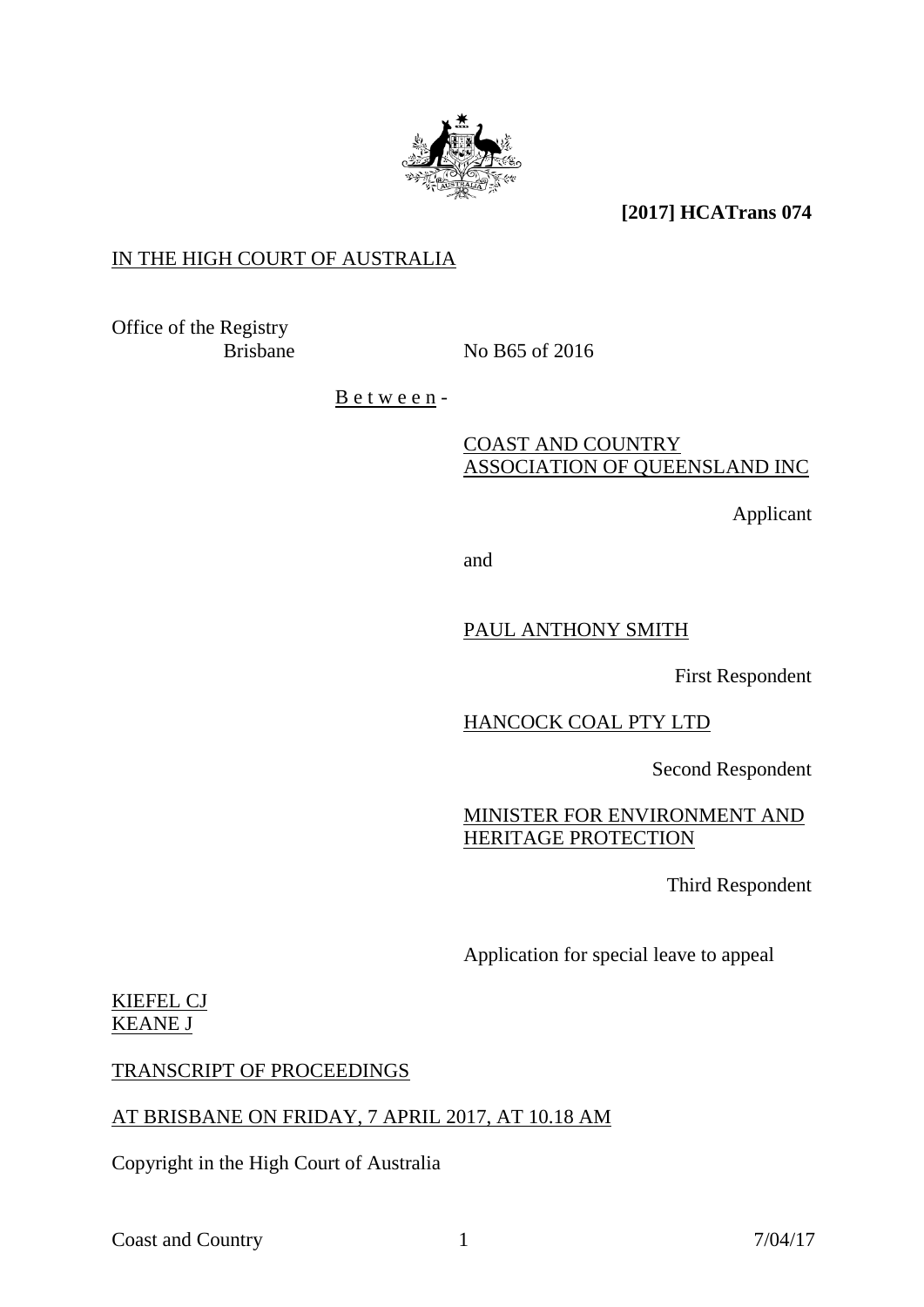**MR P.J. HANKS, QC:** Your Honours, I appear with **MR C.J. McGRATH** and **MR E.M. NEKVAPIL** for the applicant. (instructed by Environmental Defender's Office (Qld) Inc.)

5 **MR D.G. CLOTHIER, QC:** Your Honours, I appear with **MR S.J. WEBSTER** for the second respondent. (instructed by Ashurst Australia)

**MR J.M. HORTON, QC:** Your Honours, I appear with 10 **MR G.P. SAMMON** for the Minister. (instructed by Crown Law (Qld))

**KIEFEL CJ:** Yes, Mr Hanks.

**MR HANKS:** Your Honours will have read the judgments below. Could 15 I start by pointing out that there are some important factual findings made by the Land Court. Those factual findings were that what I will describe as the total emissions consequent upon the activity of this mine would amount to 0.16 per cent of global greenhouse gas emissions, which were "real and of concern". I am quoting directly from the Land Court's reasons, and 20 your Honours will find that on page 95 of the application book.

Your Honours will also find that the Land Court directly endorsed the expert evidence given on behalf of the objectors, and your Honours will see that endorsement on page 104 of the application book. The Land Court 25 took the view – and this can be seen on pages 97 and 98 of the application book – that it was beyond the Land Court's jurisdiction to consider, if one could use either shorthand term, scope 3 emissions or downstream emissions - that is, emissions caused by the transport and the burning of the coal mined at the Alpha Mine – was beyond the court's jurisdiction to 30 consider.

> **KIEFEL CJ:** Well, probably more correctly stated, on the view that they took it was not a question that the statute threw up.

- 35 **MR HANKS:** The statute did not direct their attention. With respect, your Honour, I think it was put in negative terms. This Court, as a statutory jurisdiction, the statute defines what it is we are to look at, and that does not include what I have most recently described as the downstream effects.
- 40 **KIEFEL CJ:** Mr Hanks, what relief would the applicant seek on an appeal? What orders would it seek from this Court, given that their proceedings are directed to the recommendations made by the Land Court but not to the Minister's decision?
- 45 **MR HANKS:** Quite so, your Honour. As a preface to my answer to that question, the recommendation from the Land Court, which can take one of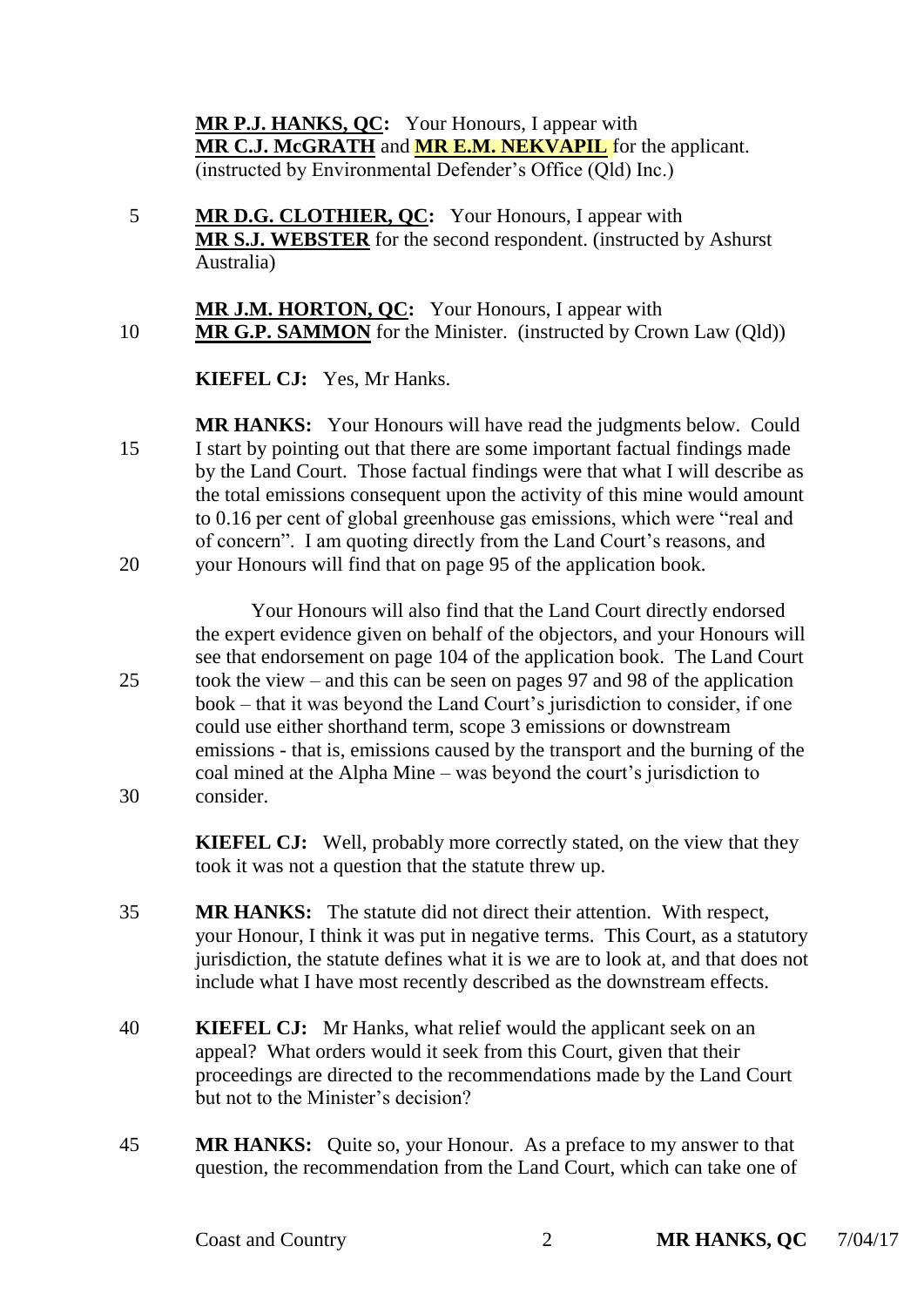three forms - as your Honours know, a recommendation that the approval be refused, that it be granted on conditions, or that it be granted – is, under the statute an essential step to the Minister's decision. If that step has not taken 50 place, as we contend it has not on the simple point that if it is infected by jurisdictional error it has not happened, it is….. So if that is the case then the Minister is not in a position to proceed to make a decision as to whether or not to grant the environmental authority and the relief that - - -

55 **KIEFEL CJ:** But the recommendation is only one of a myriad of factors that the Minister takes into account.

> **MR HANKS:** That may be so, your Honour, but it is an essential one, and if it has not occurred then - - -

60

**KIEFEL CJ:** You say it is a jurisdictional fact - - -

**MR HANKS:** It is. The existence of such a recommendation is the jurisdictional fact to the making of the decision by the Minister. It is not an 65 irrelevant passing phenomenon, your Honour.

**KIEFEL CJ:** But you still have not told me what order you were seeking.

**MR HANKS:** We want the matter to be remitted to the Land Court so that 70 it can do its job.

**KIEFEL CJ:** What happens to the Minister's decision? It is not vitiated.

**MR HANKS:** I think your Honour has reminded me that it may be 75 necessary for us to seek a declaration that the Minister's decision as it stands is of no legal effect.

> **KIEFEL CJ:** But you would have joined the Minister into the proceedings for that purpose, and at this late juncture.

**MR HANKS:** I am sorry, your Honour, the Minister is the second respondent.

**KIEFEL CJ:** I am sorry. Yes, of course. Yes.

**MR HANKS:** We have at least managed to - - -

**KIEFEL CJ:** You did manage to get the right parties there but not the orders.

90

80

85

**MR HANKS:** Yes. If your Honour looks at the application book, page 206, at the top of the page, I would remind your Honours that this is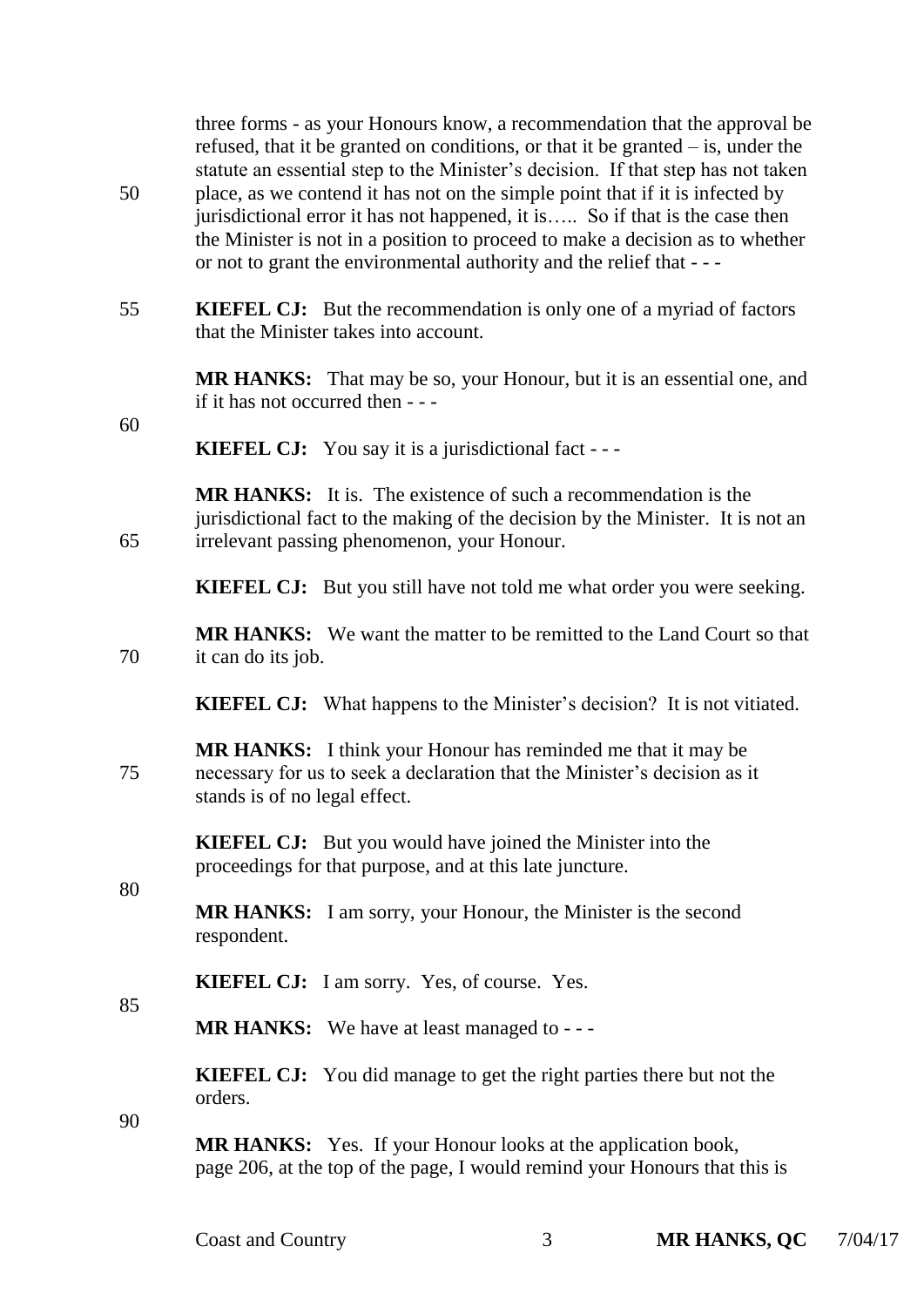| 95         | the continuation of the proposed grounds of appeal. At the top of the page,<br>paragraph 2, those are the orders that we will seek.                                                                                                                                                                                                                                                                                                               |
|------------|---------------------------------------------------------------------------------------------------------------------------------------------------------------------------------------------------------------------------------------------------------------------------------------------------------------------------------------------------------------------------------------------------------------------------------------------------|
|            | <b>KIEFEL CJ:</b> Are they the orders that you sought below?                                                                                                                                                                                                                                                                                                                                                                                      |
| 100        | <b>MR HANKS:</b> I am looking at, and I take your Honours here to page 185,<br>if your Honour has in mind before the Court of Appeal. I believe,<br>your Honour, we only sought an order quashing, in effect, the decision of<br>the Land Court in remitting the matter to the Land Court.                                                                                                                                                        |
| 105        | <b>KIEFEL CJ:</b> Quite. So we do not have any discussion about what should<br>happen with the Minister's decision by the Court of Appeal.                                                                                                                                                                                                                                                                                                        |
|            | <b>MR HANKS:</b> No, we do not, your Honour, but that is not surprising. The<br>Court of Appeal found another way out of the maze. They found a door<br>that opened before any such discussion was necessary. They said - - -                                                                                                                                                                                                                     |
| 110        | <b>KIEFEL CJ:</b> In any event, it is your argument, as I understand it, that if<br>the decision is wrong then the Minister could not have proceeded to make<br>the $ -$                                                                                                                                                                                                                                                                          |
| 115<br>120 | <b>MR HANKS:</b> If there has been no recommendation of the kind<br>contemplated by the Act then the next step must be delay until there is such<br>a recommendation. In practical terms what we are seeking is that the matter<br>goes back to the Land Court, that the Land Court considers what it said it<br>would not consider and makes some findings of fact and then weighs those<br>findings of fact against the other relevant matters. |
|            | It might be, of course, that the Land Court would still conclude that a<br>positive recommendation should be made, or it might conclude that certain<br>conditions would necessarily be attached to the grant of the environmental<br>authority conditions relating to, for example, options.                                                                                                                                                     |
| 125        | <b>KIEFEL CJ:</b> Which provision of the Act do you say makes this a<br>condition precedent – that is, a recommendation on the basis on which you<br>argue?                                                                                                                                                                                                                                                                                       |
| 130        | <b>MR HANKS:</b> If your Honours go to page 221 of the application book. I<br>will just take your Honours very quickly through the provisions - 219, that<br>is the section I am referring to on page 221, requires a referral to the Land<br>Court if there is an objection. That starts the proceeding in the Land Court.                                                                                                                       |
| 135        | If we turn the page then a decision is contemplated by the Land Court $-222$<br>is the section number, subsection (1). It must be a recommendation to the<br>Minister within one of those three alternatives.                                                                                                                                                                                                                                     |
|            |                                                                                                                                                                                                                                                                                                                                                                                                                                                   |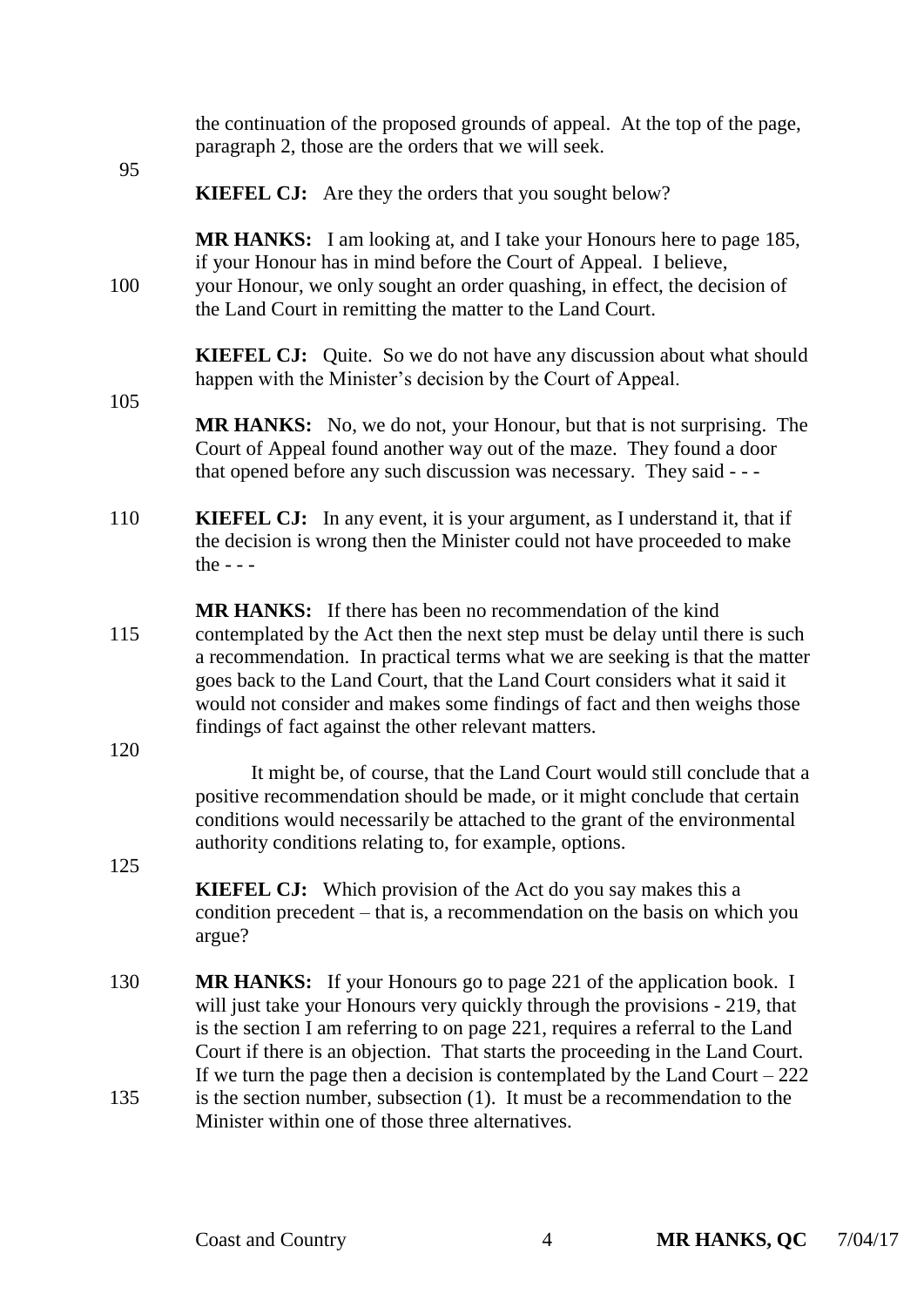**KIEFEL CJ:** But what is the provision dealing with the Minister's power?

140

145

170

**MR HANKS:** The Minister's decision is dealt with in section 225, which is set out on, confusingly, page 223:

The EPA Minister must make 1 of the following decisions -

Now, there is no explicit provision, your Honour, which says only if there has been a recommendation may the Minister make a decision. Indeed we would not cavil with a proposition that the Minister's decision, the Minister's choice between those three alternatives will not be constrained 150 by the recommendation, but in our submission there must be a recommendation of one sort or the other.

That, we say, is necessarily implicit in the structure of the legislation. Consequential chronology. We have a proposal that comes from, in this 155 case, the second respondent. We have an objection, let us say, by our client, the current applicant for a hearing and recommendation made by the Land Court answering a particular description. Then we have a decision by the Minister.

160 **KIEFEL CJ:** Accepting that the legislative structure is as you say it is, the fact is that there has been a recommendation.

**MR HANKS:** No, your Honour, with respect. Could I play the *Bhardwaj* card? If our argument is accepted the recommendation by the Land Court is 165 vitiated by jurisdictional error and it is therefore no recommendation at all in law. It might in fact - - -

> **KEANE <b>J:** That proposition is the proposition that was not the subject of argument and reasons in the Court of Appeal.

**MR HANKS:** No, it was not, your Honour, but could I advance this response, if I might? The Court of Appeal did not engage with that contingency because the Court of Appeal decided that the recommendation from the Land Court was good, that it was not vitiated by jurisdictional 175 error. There is, if I might say so with all respect to the Court of Appeal, some confusion within its reasoning as to why that was so.

One member of the Court of Appeal – that is, the President – said that the Land Court was mistaken in not engaging with what we call the 180 scope 3 emissions from this project. The other members of the Court of Appeal did not engage with that question. They found that what they described as the finding of fact made by the Land Court that stopping this mine would not prevent growth in global greenhouse gas emissions, they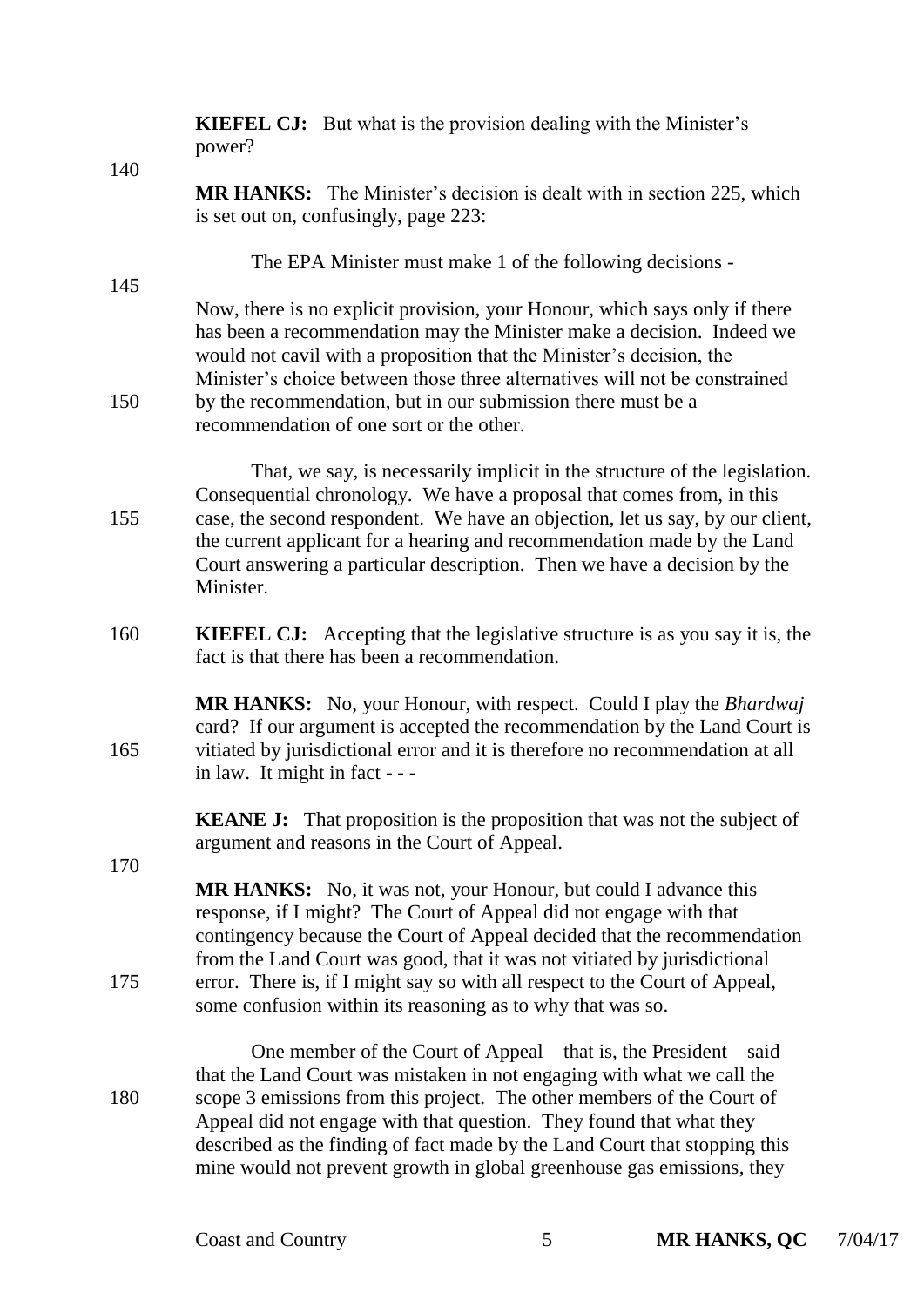| 185 | found that that was a sufficient reason to excuse the Land Court from<br>having failed to consider the question which we said to the Court of Appeal<br>it should have considered.                                                                                                                                                                                                                                                                                                                                                                |
|-----|---------------------------------------------------------------------------------------------------------------------------------------------------------------------------------------------------------------------------------------------------------------------------------------------------------------------------------------------------------------------------------------------------------------------------------------------------------------------------------------------------------------------------------------------------|
| 190 | But that, if I might say so, leaves the guidance that might be derived<br>from the Court of Appeal's reasons in a somewhat confused state - one<br>judge, one member of the Court of Appeal saying it is a relevant matter that<br>must be considered, the other two members saying nothing about it, and<br>then all three members saying it is a sufficient excuse for the court, that is,<br>the Land Court, not to engage with that question if the court makes a<br>finding of fact – the Land Court makes a finding of fact that there will |
| 195 | inevitably be a continued growth in greenhouse gas emissions whether or<br>not the mine goes ahead.                                                                                                                                                                                                                                                                                                                                                                                                                                               |
|     | <b>KIEFEL CJ:</b> Your case for jurisdictional error would have to direct<br>attention to section 223, I assume.                                                                                                                                                                                                                                                                                                                                                                                                                                  |
| 200 | <b>MR HANKS:</b> Just a moment, your Honour, sorry.                                                                                                                                                                                                                                                                                                                                                                                                                                                                                               |
| 205 | <b>KIEFEL CJ:</b> It would be a failure to consider something that it was<br>required to consider.                                                                                                                                                                                                                                                                                                                                                                                                                                                |
|     |                                                                                                                                                                                                                                                                                                                                                                                                                                                                                                                                                   |

**MR HANKS:** That is right, your Honour.

**KIEFEL CJ:** The Land Court.

210 **MR HANKS:** Could I come back to – my learned junior has just pointed out a provision of the Act that is critical, your Honour - 225(3), which does not appear in the application book. We have 225(1); 225(3) "The Minister must, before making these decisions" - the decisions contemplated by subsection  $(1)$  – "consider the objections decision". The objections decision 215 is the decision of the Land Court.

**KIEFEL CJ:** Yes.

**MR HANKS:** Required by section 222. It would seem to us, 220 your Honours, that there can only be one answer to the question with which, as Justice Keane reminded me, the Court of Appeal did not engage, that question being whether a valid objections decision by the Land Court is a necessary precondition.

225 **KIEFEL CJ:** There is no suggestion that the Minister failed to consider the objections decision.

**MR HANKS:** I will come back to the point, your Honour.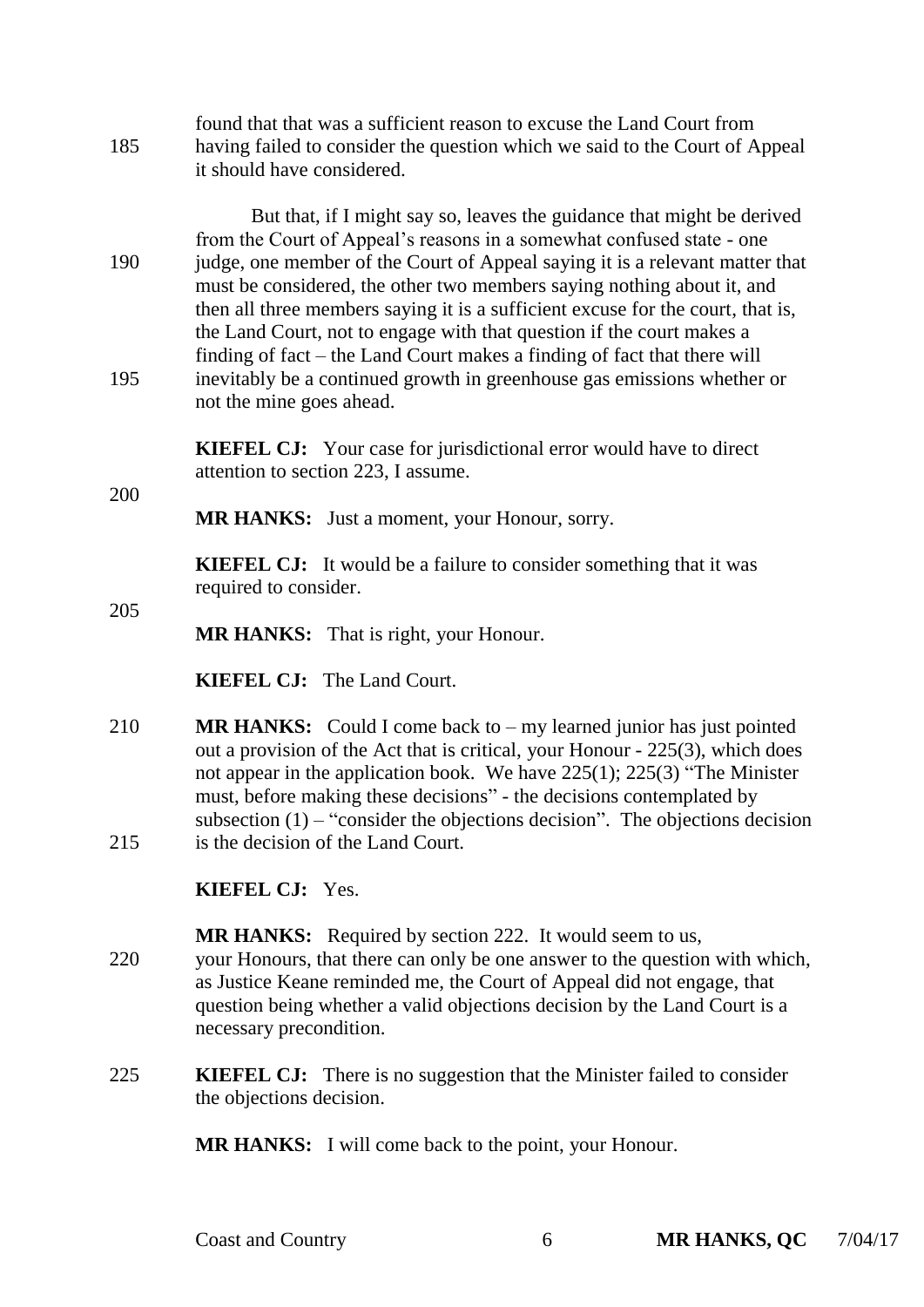| 230 |  | <b>KIEFEL CJ:</b> You say it is no objections decision at all? |
|-----|--|----------------------------------------------------------------|
|-----|--|----------------------------------------------------------------|

**MR HANKS:** There is nothing for the Minister to consider.

**KIEFEL CJ:** What is the breach of section 223 that you rely on?

**MR HANKS:** In that case, your Honour, could I refer the Court to the reasons of the President of the Court of Appeal, page 191 of the application book through to 193, where her Honour considers what we would describe as the mandatory provisions in section 223, but within a somewhat broader 240 context. Section 223, one might say, identifies the relevant considerations in the strict *Peko-Wallsend* sense; that is, matters that the Land Court must take into account. In fact, your Honours can see that very language "must consider the following" matters appears in section 223.

- 245 Relevantly, the standard criteria are then prescribed in the schedule and her Honour the President goes through those standard criteria in paragraphs 8, 9 and 10 of her Honour's reasons for judgment.
- **KIEFEL CJ:** Her Honour considers as a matter of construction she 250 would prefer a construction which did not limit them to the activity itself but concludes that the findings of fact by the Land Court stand in the way of that going anywhere in any event.
- **MR HANKS:** That is right, and I need to deal with those findings of fact 255 very shortly. My response to your Honour's question is that there are mandatory considerations which bring into play matters in the schedule to the Act and, through the schedule, other documents which are identified in the schedule. Those matters would include the matters that are set out, for example, in paragraph 9 of the President's reasons.

There are also within the Act provisions that create offences: the offence of causing serious environmental harm or material environmental harm. Your Honours will see those on pages 223 and 224 in the application book. I am referring, of course, to sections 437 and 438. Your Honours 265 will see that it is an element in each of those offences that the person unlawfully causes serious or material environmental harm. That adverb is elaborated at 493A, on page 224. I take your Honours immediately to subsection (2):

- 270 A relevant act is unlawful unless it is authorised to be done under
	- . . .
	- (d) an environmental authority -

275

260

235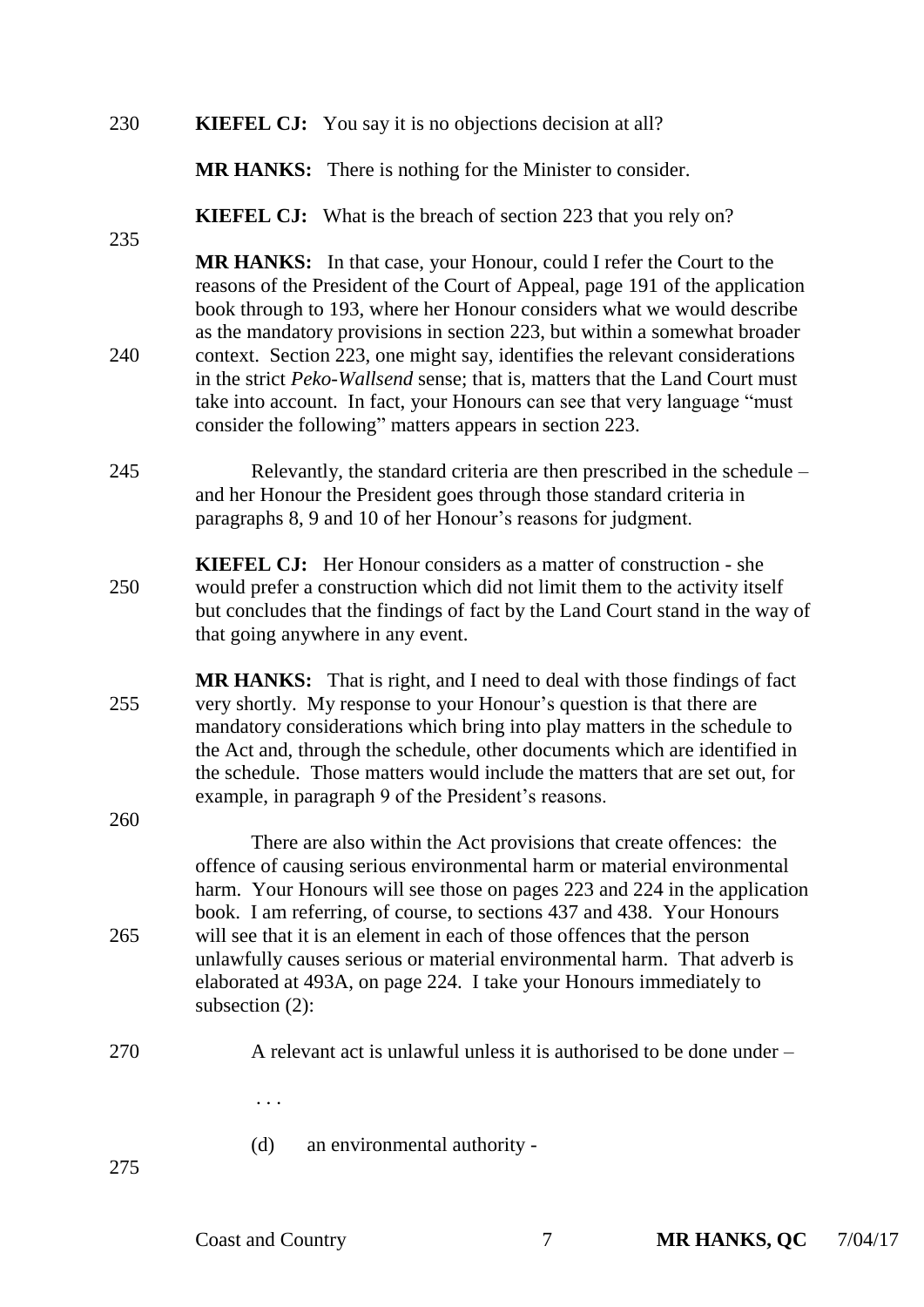So the process in which the Land Court is engaged in making an objections decision as a preliminary step to a minister deciding whether to grant an environmental authority will necessarily, if there is a positive decision at the end of the process, immunise the person holding the authority from liability 280 for causing environmental harm. I need just to remind your Honours that "environmental harm" is defined in very wide terms, on page 218 of the application book, section 14.

**KEANE J:** In a context where section 3, on page 217, states the object of 285 the Act as being:

> to protect Queensland's environment while allowing for development -

290 So that would suggest that it is not concerned with environmental harm elsewhere.

**MR HANKS:** Quite so, your Honour. The findings of fact that were made here were that there would be harm to Queensland's environment because, 295 adding to greenhouse gas emissions would elevate global temperatures, and the elevation of global temperatures would cause damage to Queensland's environment. The simple example that was offered by the experts in their evidence which, as we understand it, was accepted by the Land Court was the Barrier Reef and coral bleaching and the risk of severe weather events 300 affecting the Queensland coast. All those matters were accepted. We do not think that the argument that was put to the Land Court and the argument that we wish to  $-$ 

**KEANE J:** But was it not also found that they would happen in any 305 event?

**MR HANKS:** That is right, your Honour. Now, that is the point I need to deal with. In our submission that finding dealt with an irrelevant fact. It was irrelevant because a question for the Land Court was what will be the 310 consequence of this activity, not what will be the consequence if this activity does not take place. That, in our submission, is a fundamental misunderstanding by the Land Court of the way the question is posed in the legislation. Thank you, your Honours.

315 **KIEFEL CJ:** Yes, thank you. Yes, Mr Clothier.

**MR CLOTHIER:** Thank you, your Honour. Your Honours, in our submission, the decision of the Court of Appeal involved an orthodox interpretation of the word "consider" in section 223 of the Act in the context 320 of two things which are particular to this case. The first was the Land Court's consideration of a particular objection that, as Justice Fraser noted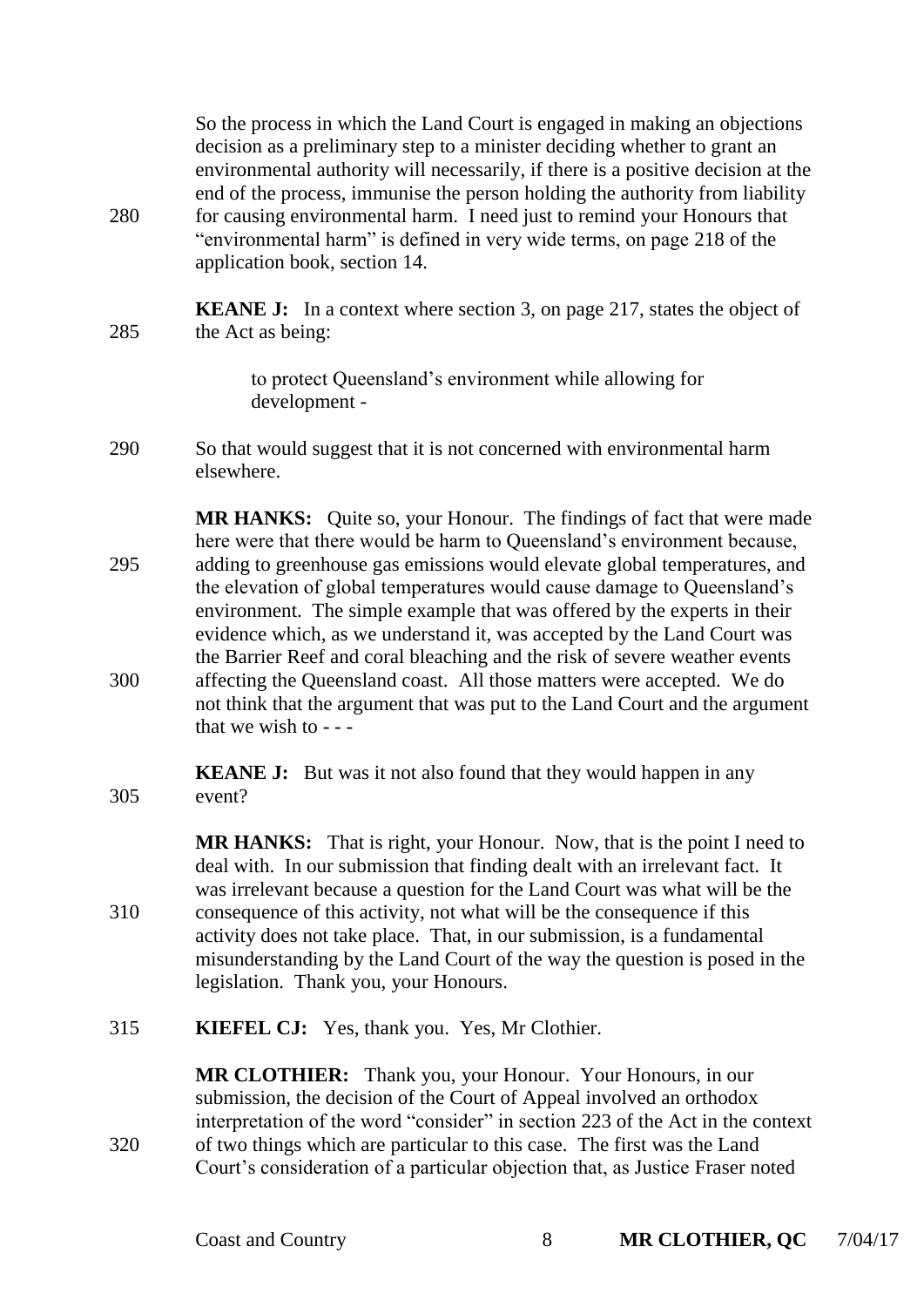| 325        | in his reasons, the proceeding before the Land Court was a proceeding upon<br>that objection, and I will come to the objection in a moment. The second<br>particular thing to this case was the Court of Appeal's consideration of a<br>very narrow ground of appeal, to which I will also come.                                                                                                                                                                                                                                                                                                                                                                                                        |
|------------|---------------------------------------------------------------------------------------------------------------------------------------------------------------------------------------------------------------------------------------------------------------------------------------------------------------------------------------------------------------------------------------------------------------------------------------------------------------------------------------------------------------------------------------------------------------------------------------------------------------------------------------------------------------------------------------------------------|
| 330        | Those things, separately and in combination, in our submission,<br>make the decision of the Court of Appeal correct, raise no point of principle<br>and raise no point of general importance, and particularly having regard to<br>other factors, including the challenge that is sought to be made to the<br>Minister's decision which was not the subject of consideration below, it is<br>our submission that this is not an appropriate vehicle for the consideration<br>of those points.                                                                                                                                                                                                           |
| 335        | The focus really of the application seems to be on the Land Court's<br>finding following an earlier decision in Xstrata to the effect that scope 3<br>emissions were outside its jurisdiction for the purposes of the<br><i>Environmental Protection Act.</i> The focus of the appeal was on something<br>very different.                                                                                                                                                                                                                                                                                                                                                                               |
| 340        |                                                                                                                                                                                                                                                                                                                                                                                                                                                                                                                                                                                                                                                                                                         |
| 345<br>350 | Can I ask your Honours to take up the book, page 104,<br>paragraph [232] of the Land Court's reasons. The Land Court made a<br>finding that if it was wrong about its primary conclusion then certain things<br>would follow in its view. The things that would follow would be that in the<br>context of the facts of this case the amount of greenhouse gas emissions<br>and, therefore, the extent of climate change and its effects would be no<br>different whether the project proceeded or not and, indeed, on an earlier<br>finding, it might be that if this project proceeded there might be slightly less<br>greenhouse gas emissions and slightly less environmental harm in that<br>event. |
| 355        | At paragraph [35] of his reasons Justice Fraser noted that that<br>consideration was in the context of the objections decision which the court<br>was required to make, being a decision on the objection, which appears<br>commencing at page 389 of the book. If your Honours go to page 396, in<br>paragraph (c) at the top of that page the relevant objection was indeed that:                                                                                                                                                                                                                                                                                                                     |
| 360        | The Project will increase the likelihood, severity and longevity of the<br>environmental harms that will result from climate change -                                                                                                                                                                                                                                                                                                                                                                                                                                                                                                                                                                   |
| 365        | It was not the subject of the objection that merely emitting greenhouse<br>gases is itself an impact of the project but the impact of the project was said<br>to be the increase in the likelihood of the consequences of climate change.<br>That was the context of the Land Court's consideration and the Court of<br>Appeal's considerations, but by the time the matter came to the Court of<br>Appeal the issues were much narrower, as Justice Fraser identified, than<br>those that were before the primary judge.                                                                                                                                                                               |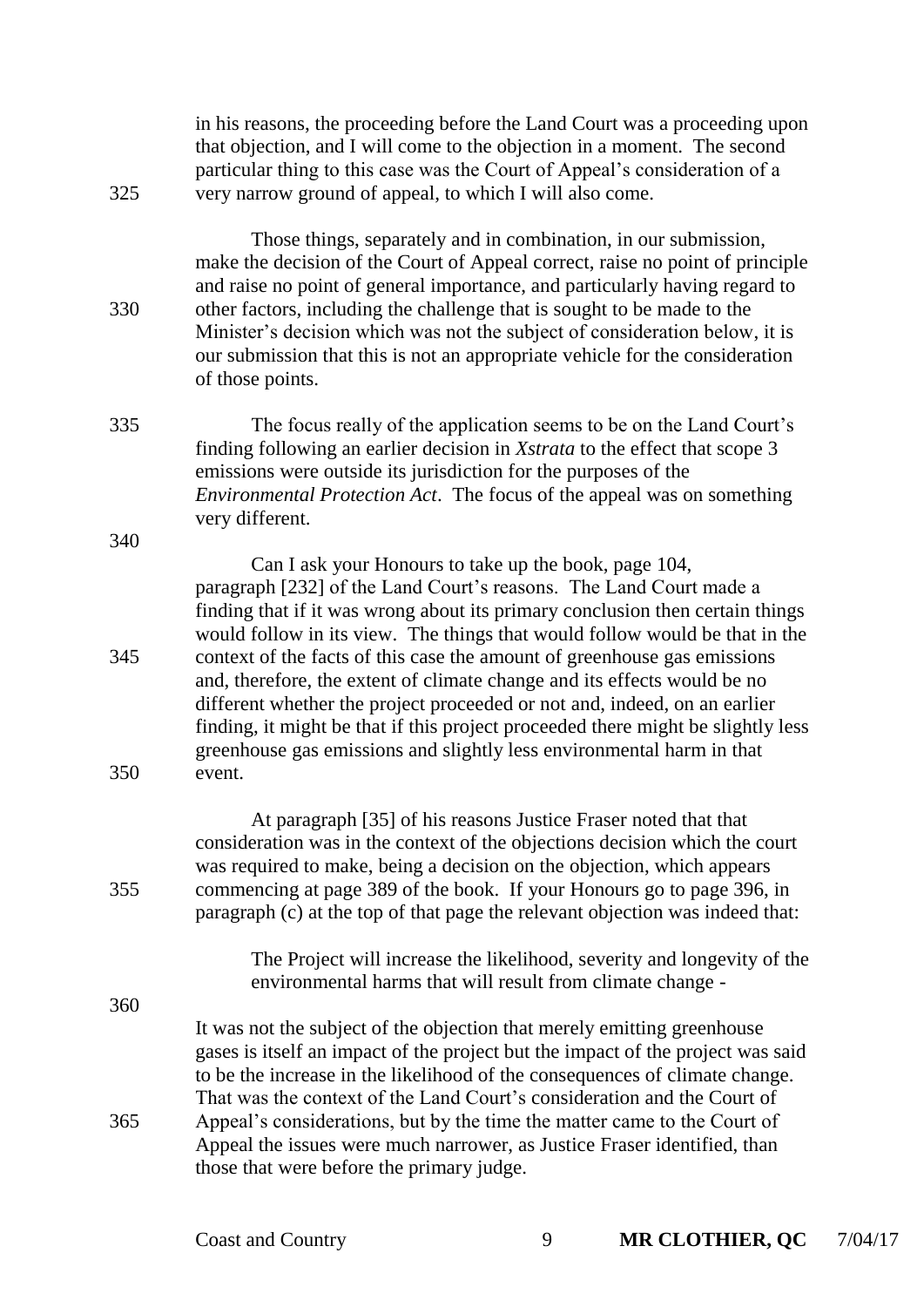|            | If your Honours go to the Court of Appeal's reasons, Justice Fraser                                                                                                                                                                                                                                                                                                                                                                                                                                                                                    |
|------------|--------------------------------------------------------------------------------------------------------------------------------------------------------------------------------------------------------------------------------------------------------------------------------------------------------------------------------------------------------------------------------------------------------------------------------------------------------------------------------------------------------------------------------------------------------|
| 370        | noted that particular proposition at paragraph [16] and he identified the<br>particular ground of appeal relevant here, at paragraph [22]. Your Honours<br>see on page 195 of the record book, in paragraph 1 the ground of appeal that<br>was relevant to the <i>Environmental Protection Act</i> . That ground was                                                                                                                                                                                                                                   |
| 375        | focused upon the Land Court's alternative finding that, if it were to take<br>into account scope 3 emissions, it would make no difference to its decision<br>because on the evidence climate change and its effects would be no<br>different whether or not the project proceeded.                                                                                                                                                                                                                                                                     |
| 380        | It was in that context that his Honour, in paragraph [18] noted those<br>particular findings. This is at page 194 of the record book, and then at<br>page 202 of the book, paragraph $[45]$ – if I could ask your Honours to read<br>it.                                                                                                                                                                                                                                                                                                               |
|            | <b>KIEFEL CJ:</b> Yes, the point being no merits review.                                                                                                                                                                                                                                                                                                                                                                                                                                                                                               |
| 385<br>390 | <b>MR CLOTHIER:</b> The merits were reviewed and an alternative finding<br>was made based upon the merits by reference to the objection which was<br>that the project will increase the likelihood of things and the finding was the<br>project will not increase the likelihood of things. So, the case in the Court<br>of Appeal depended upon the consideration of the ground which was<br>focused upon the actual consideration of the matter by the Land Court and                                                                                |
| 395        | that was held not to be affected by legal error because in the context of this<br>particular rejection, it was commonsense in assessing whether the<br>likelihood of a particular harm would be increased by this project to ask<br>yourself will it be the same if the project does not proceed.                                                                                                                                                                                                                                                      |
| 400        | So, in our respectful submission, the case $-$ that is why in a sense the<br>majority of the Court of Appeal did not decide the question of jurisdiction<br>because that was not the focus of the ground of appeal. The focus of the<br>ground of appeal was on the Land Court's alternative finding of fact and the<br>suggested irrelevance of that. The Court of Appeal disposed of the case on<br>that particular basis. So, on that basis, in our submission, the case does not<br>involve any point of principle or point of general importance. |
| 405        | Your Honours, it is said in the reply submissions that these questions<br>are of general importance for a number of reasons. The first is said to be<br>because the Land Court has subsequently, in effect, followed the holding in<br>Xstrata that scope 3 emissions are outside its jurisdiction and that is, with<br>respect, not correct.                                                                                                                                                                                                          |

410

Can I hand up a copy of the decision to which reference is made in the applicant's submissions on *Adani Mining* or some extracts from that anyway. Your Honours, the relevant paragraphs in that decision appear at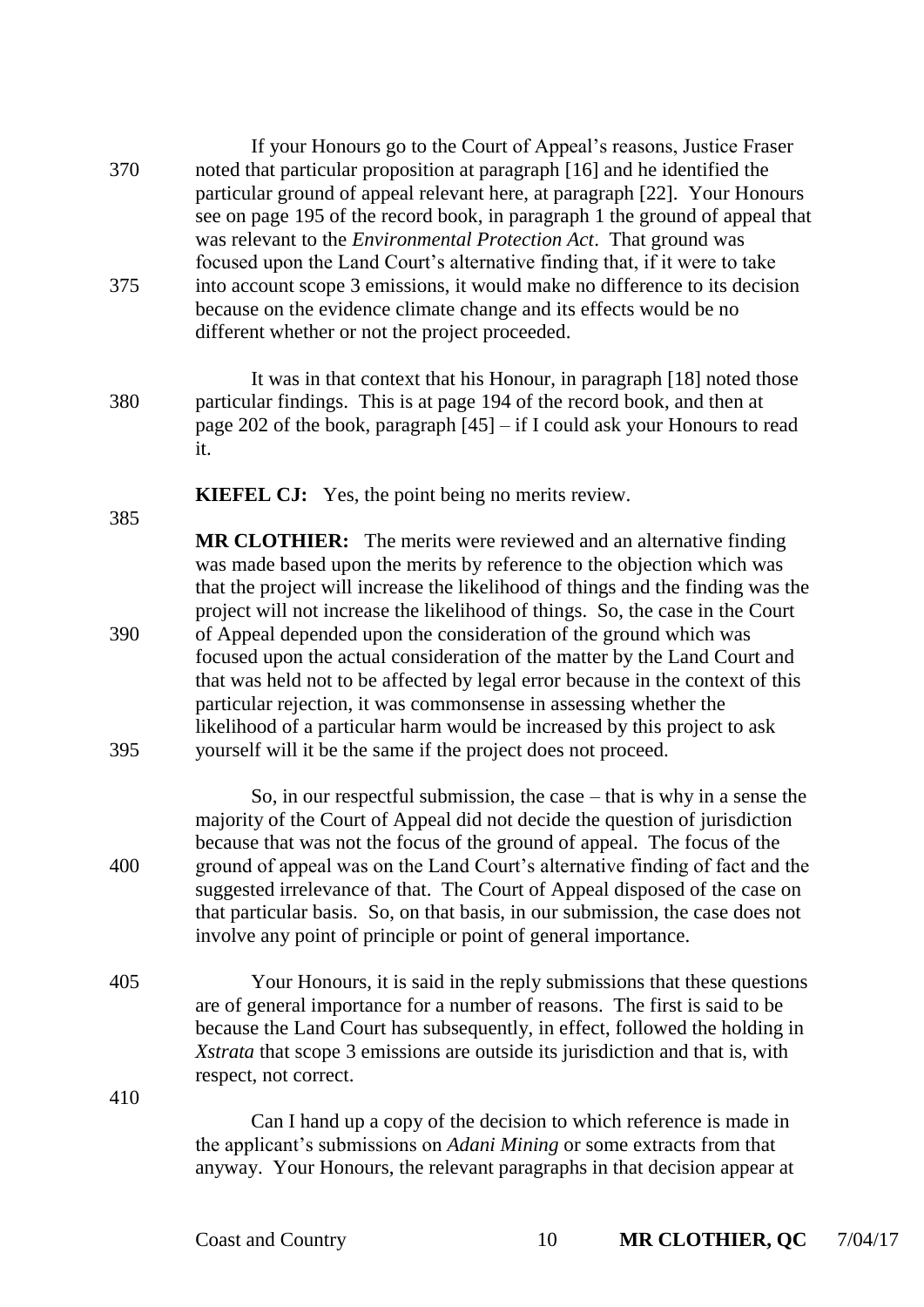- paragraphs [450] to [457]. This is, in fact, the decision of the then President 415 of the Land Court who decided the *Xstrata Case* and if I can direct your Honour's attention to paragraph [455] and ask your Honours to read that.
- So, in fact, it is not correct to say that there is an error that has been 420 perpetuated in the Land Court by its exclusion of consideration of scope 3 emissions and that this Court has to correct that error because, in fact, the Land Court subsequently is considering scope 3 emissions and that is an approach which is consistent with the view of Justice McMurdo below.
- 425 The rest of the Court of Appeal did not address the issue because it did not have to and the issue remains to be decided if it has to be decided finally by the Court of Appeal if and when it is properly raised in an appeal before that Court. There is no fear that the Land Court is going off on an erroneous view on the applicant's case because it is not and if it does, 430 the Queensland Court of Appeal remains free to correct any error in that respect.

Your Honours, the second and third aspects of the importance is said to be that there may be an issue of the interpretation of the EPA by 435 reference to treaty obligations, a point that was never raised before the primary judge or the Court of Appeal. The third aspect of importance is said to be that somehow this decision might impact upon decisions under the federal Act which, in our respectful submission, cannot be the case.

- 440 Justice Fraser noted in his reasons at paragraph [30] at page 198 that in the *Nathan Dam Case* the Full Federal Court said that the interpretation of the Commonwealth Act is not to be affected by decisions involving State legislation. There is no concern that this decision is going to somehow affect the federal Act and, indeed, since the Full Federal Court's decision, a 445 particular definition of "impact" has been inserted into the Federal Act. The Federal Court will no doubt interpret the federal Act according to its terms without regard to this particular case.
- So that, for those reasons, in our respectful submission, the Court of 450 Appeal properly dealt with the ground that was before it on the basis upon which that ground was advanced before it. The Land Court is not perpetuating an error of the kind that it is said it is perpetuating and should it go into error, the Court of Appeal can correct that in the future.
- 455 The case turned upon a finding which was responsive to the particular harm alleged here, an increase in the likelihood of particular damage and the finding was to the effect that there would be no such increase by virtue of the project.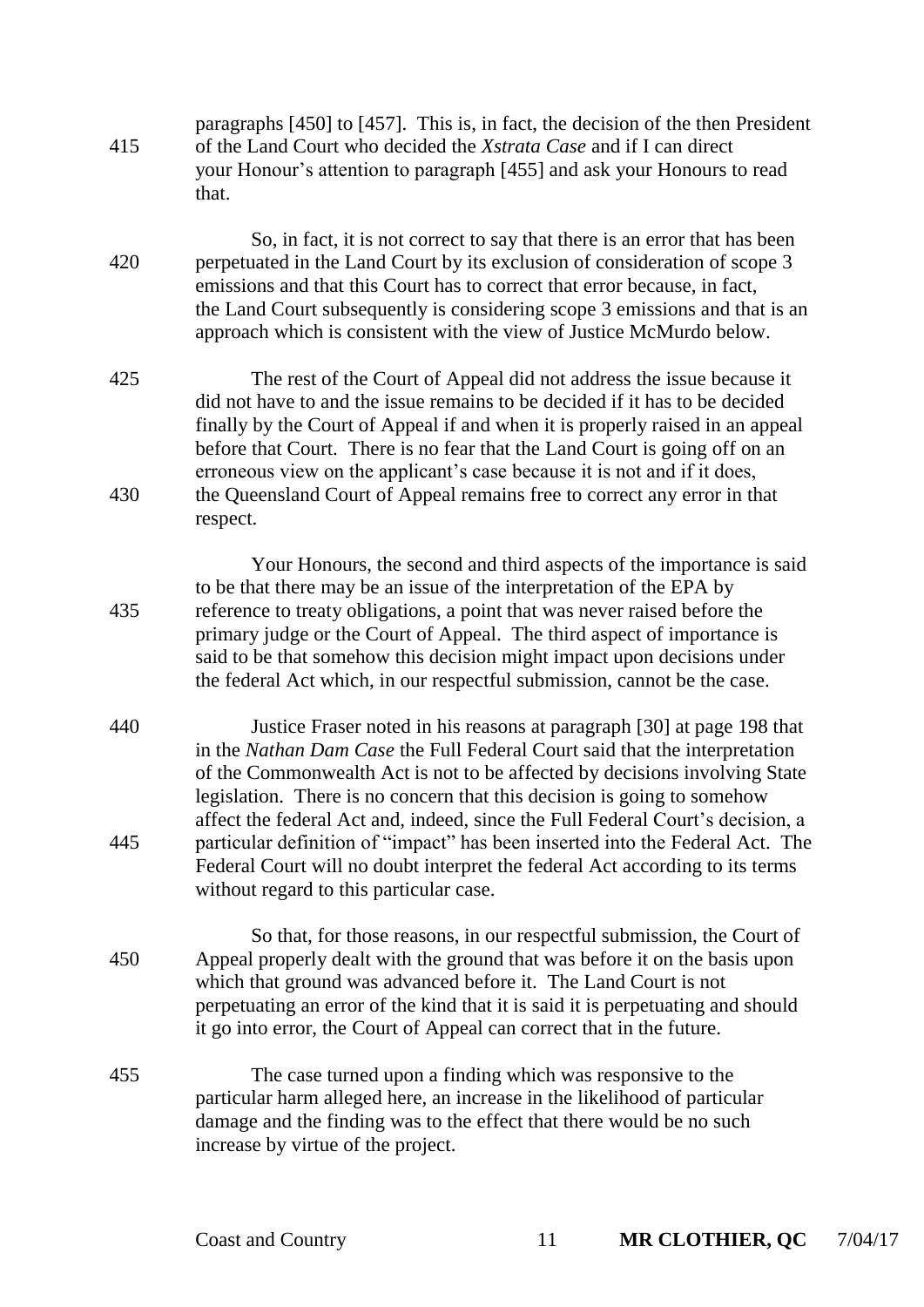460 Your Honours, can we say finally in relation to the point the Chief Justice raised about the relief that is sought, in fact, in the proceeding before the primary judge, the primary relief that was sought was the setting aside of only the alternative part of the Land Court's recommendations. 465

Your Honours might recall, the Land Court recommended that the application for an environmental…..be rejected primarily or in the alternative that it be approved subject to conditions. The application for review, which your Honours will see commencing at page 154 but the 470 relevant part is at page 159, the application for review sought primarily an order setting aside only parts of the decision, that is, the alternative recommendations. It sought in the alternative the setting aside of the whole of the decision. But if leave is granted here, it seems that the applicant wishes to invite the Court to set aside the whole of the decision and it 475 wishes to consequently say that that is something that undermines the validity of the Minister's decision.

Now, that is, as your Honours have observed, not a point that the Court of Appeal discussed and it is not a point that automatically 480 follows from a conclusion that the Land Court fell into error because it would involve a consideration of the meaning and consequences of the Minister's power under section 225 and, in our submission, it would also involve a consideration of the inherent nature of the Land Court itself being a court of record constituted under the *Land Court Act* and 485 potentially, at least, provisions of the *Judicial Review Act*, in this State which have equivalence elsewhere to the effect that a review application does not automatically deprive a decision of effect and it may be acted upon.

490 So there is very much a separate statutory interpretation issue that would arise in relation to the Minister's decision. It was not the subject of a decision below. In fact in its notice of appeal below the applicant invited the court to remit the matter to the Trial Division to consider that point later but now the applicant invites this Court to decide.

> The absence of any consideration by the Court of Appeal of that particular separate issue in light of the relief that is sought also makes this, in our submission, an inappropriate vehicle for special leave. Those are my submissions. Thank you, your Honour.

500

495

**KIEFEL CJ:** Thank you. Yes, Mr Horton.

**MR HORTON:** Your Honours, our submissions are directed only to the question of the relief sought or the argument levelled against the Minister's

Coast and Country 12 **MR HORTON, QC** 7/04/17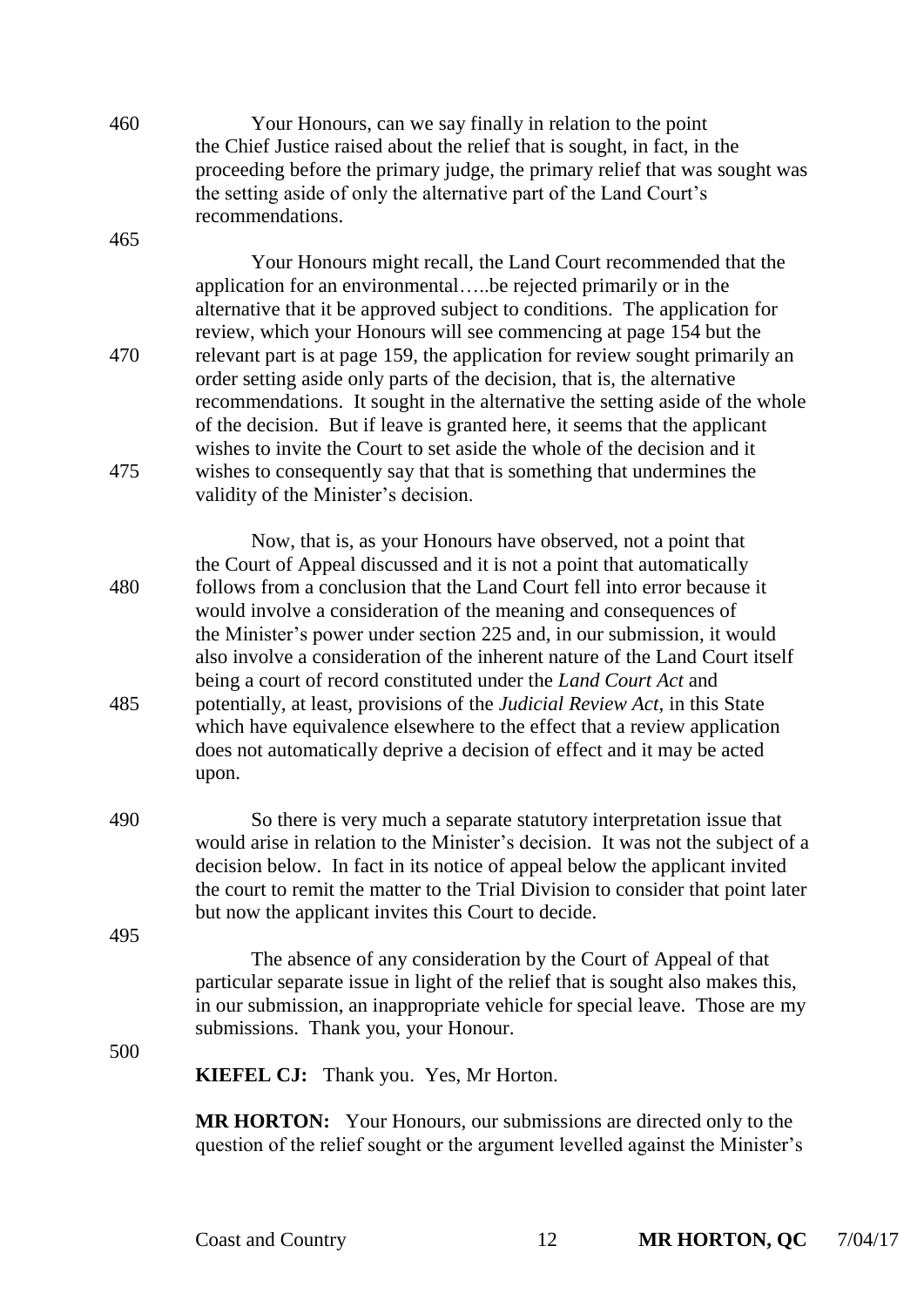505 decision that it is to be collaterally or derivatively challenged because of the alleged invalidity of the Land Court recommendations.

We just have two submissions to make. The first is that the nature of this court below is one of a court of record and therefore on the authority of 510 *Craig v South Australia* we enjoy a presumption that any errors that are committed are not ones that go to jurisdiction, including we say here an error which is said to be failure to take into account a relevant consideration. That is the first hurdle that the applicants have to mount.

515 The second is that there has to be a legal dependency, if you like, of the Minister's decision upon the Land Court recommendation and we say that does not follow either from *Bhardwaj* or otherwise and that is the recommendation is not cast in terms of the legislation as being a legal prerequisite or, indeed, a jurisdictional fact and the special purpose of a 520 recommendation we say must be taken into account – that is, it is more in the nature of an excursus or exposition, if you like, of the objections directed to, yes, the statutory purpose in section 223, but not one that leaves the Minister's decision vulnerable to challenge if there were imperfections in it.

In both of those points we say when does the applicant's collateral challenge to the Minister's decision, one which would, in our respectful submission, fail and therefore for the entire application to lack any practical utility were it to be granted special leave. Those are our submissions, 530 your Honour.

**KIEFEL CJ:** Thank you, Mr Horton. Any reply, Mr Hanks?

- **MR HANKS:** There are two matters I wish to deal with, your Honours. 535 Your Honours were asked to look at some passages from the *Adani* case, which my friend handed up. Could I ask your Honours to look at paragraph [456] in *Adani*. Your Honours can see embedded there the proposition:
- 540 that there will be no increase in Scope 3 emissions if the mine is not approved because other coal will be obtained from elsewhere.

Your Honours will be familiar with that point because it is made by the Land Court in our case. It is identified by the Court of Appeal as an 545 important reason why the appeal was dismissed. Can I take your Honours to what was said by Justice Fraser in the Court of Appeal and that is on page 202 in the application book. Paragraph [45] is probably the neatest illustration of what we say is a fundamental confusion on the part of the Land Court and reinforced by the Court of Appeal.

550

525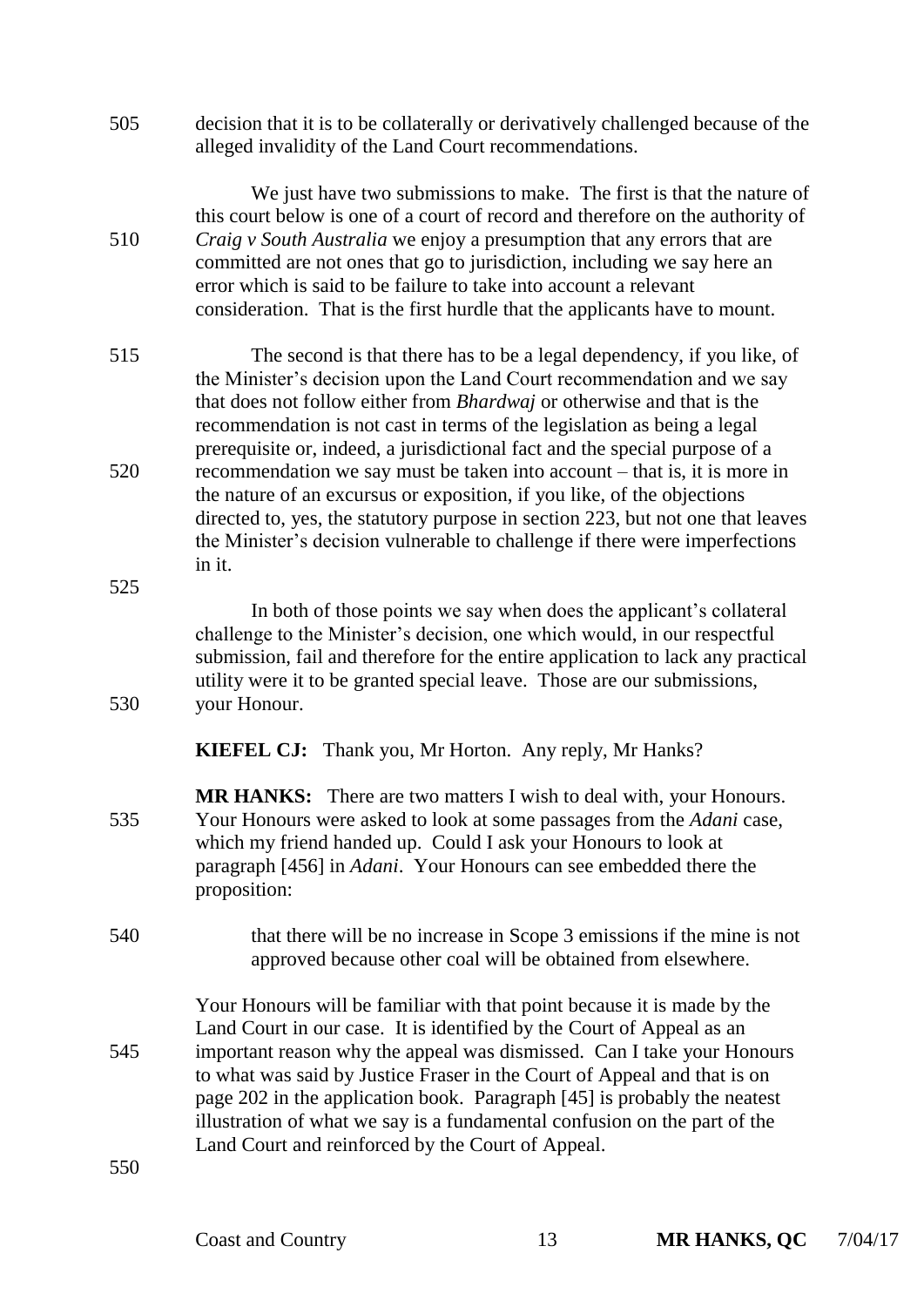|            | Your Honours can see the references to "scope 3 emissions in<br>connection with the mine" at the beginning of the paragraph, and if we<br>follow through the paragraph we find the conclusion at about the eighth line<br>in the sentence beginning "Rather, the member" - that is the Land Court:                                                                                                                   |
|------------|----------------------------------------------------------------------------------------------------------------------------------------------------------------------------------------------------------------------------------------------------------------------------------------------------------------------------------------------------------------------------------------------------------------------|
| 555        | took into account his finding that the power stations would burn the<br>same amount of coal and produce at least the same amount of<br>scope 3 emissions whether or not the mine proceeded -                                                                                                                                                                                                                         |
| 560        | Now that, in our submission, illustrates a fundamental confusion. Scope 3<br>emissions can only be the emissions downstream from the particular<br>activity. That is the way in which the term is used throughout the evidence<br>that was given, the way it is used throughout the findings of fact made by<br>the Land Court.                                                                                      |
| 565<br>570 | Scope 3 emissions do not exist in the abstract. They are emissions<br>that are attributable to but are caused by the particular activity. Here the<br>particular activity is mining of coal at Alpha Mine and to talk of scope 3<br>emissions in the general sense is, in our submission, and we say this with<br>the greatest of respect, fundamentally confused.                                                   |
| 575        | <b>KEANE J:</b> Why are they not perfectly appropriate as being directed<br>towards the ground of objection at page 396, paragraph (c)? Why are they<br>not perfectly understandable as observations directed to the issue that your<br>side raised?                                                                                                                                                                 |
| 580        | <b>MR HANKS:</b> Just pardon me, your Honour, while I find the page. They<br>are a complete diversion. They are a refusal to engage with that objection,<br>your Honour, because the way in which the objection in a sense is turned<br>aside is to say that there will be emissions from other activities, but that is<br>not the question. The question is whether there would be emissions from<br>this activity. |
| 585        | <b>KEANE J:</b> No, the question is not whether there will be emissions; the<br>question is whether the project will increase them.                                                                                                                                                                                                                                                                                  |
|            | <b>MR HANKS: Yes.</b>                                                                                                                                                                                                                                                                                                                                                                                                |
| 590        | <b>KEANE J:</b> That is what his Honour's observations are directed to at<br>paragraph [45], that being the ground of objection that your side raised at<br>page 396 in paragraph (c).                                                                                                                                                                                                                               |
| 595        | MR HANKS: One must, your Honour – and I trust I am not trying<br>your Honour's patience – but one must focus on this activity and the<br>consequences of this activity and this activity, according to the evidence<br>and indeed we think the facts would contribute in a particular percentage -                                                                                                                   |